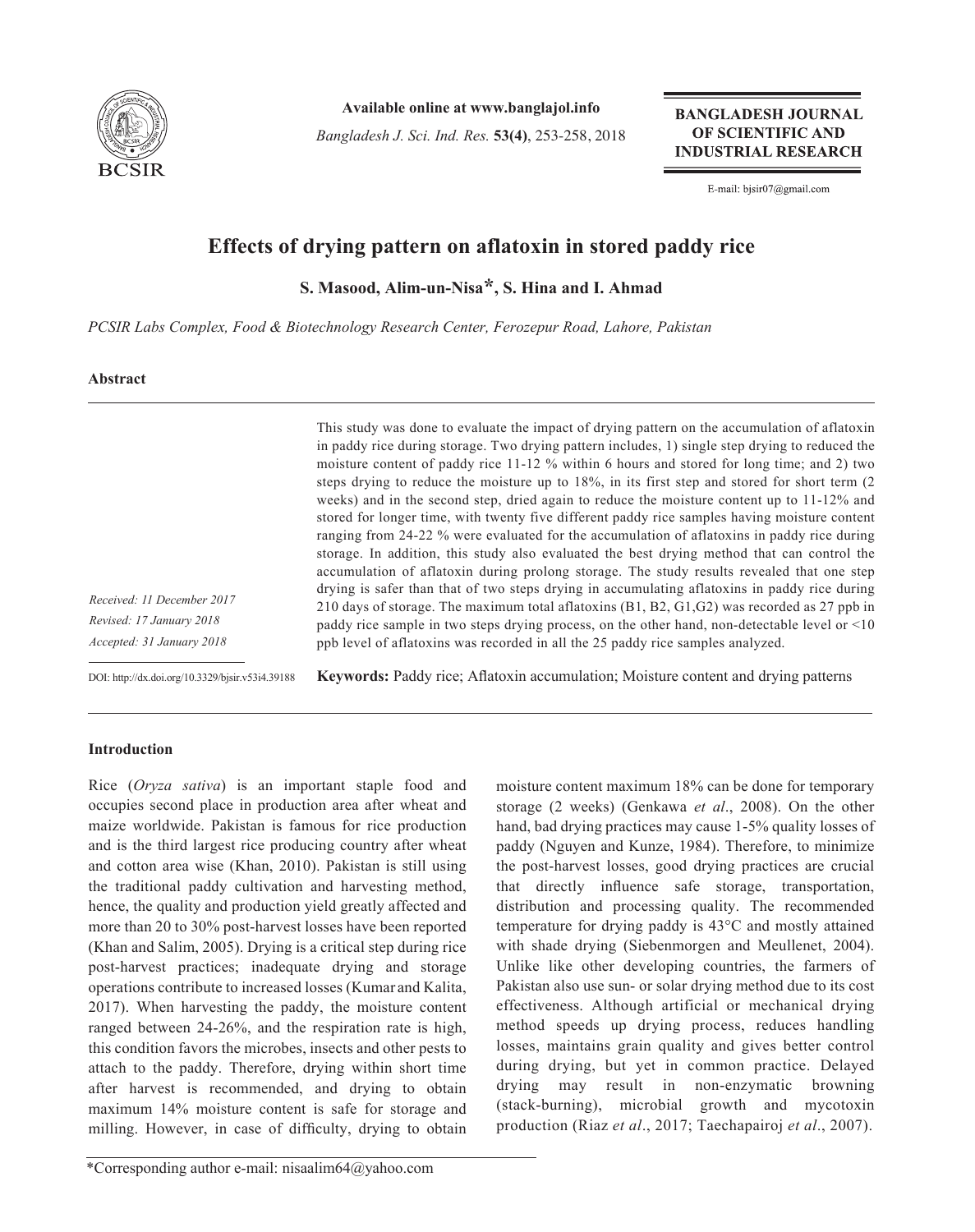Aflatoxins are secondary metabolites produced by some strains of mold including *Aspergillus flavus* and other species of *Aspergillus* fungi (Creppy, 2002). The four most common aflatoxins are B1, B2, G1, and G2. Contaminated grains and grain byproducts are the most common sources of aflatoxin (Bennett and Klich, 2003). Aflatoxins are metabolized in ruminants by the liver and are excreted in the bile. Aflatoxin B1 is the most potent mycotoxin and potent carcinogen (cancer causing agent) (de Ruyck *et al*., 2015; Fung and Clark, 2004; Nisa *et al*., 2014). The development of aflatoxins depends on the infestation and growth of the *Aspergillus* mold in grain and higher temperatures and humidity favor the growth. Harvested rice that remains in the field or rice that is stored without adequate drying can be subject to *Aspergillus* growth and aflatoxin production (Prietto *et al*., 2015; Nisa *et al*., 2014). Temperatures between 26-37°C and relative humidity of 85 % (corresponding to 18 percent grain moisture) are optimum for growth of *Aspergillus*. On the other hand, the growth of *Aspergillus* is poor below 12°C, but if the grain is moist enough, toxins can still be produced (Paterson and Lima, 2010; Mannaa *et al*., 2017). However, simply reducing the moisture content to as low as 12 percent, does not kill the fungus, nor reduce the levels of toxins that have already been produced. If moisture and temperature levels rise again above 12 percent, and elevated level, respectively, anytime during storage, then mold growth and toxin production will resume. It is important to note that conditions favoring the growth of *Aspergillus*  also favor the growth of other fungi that can have harmful effects on humans if they are inhaled or ingested while working in grain handling facilities (Accinelli *et al*., 2014). Harvesting paddy rice containing 20% moisture content and drying within 24 hours to reduce the moisture content no greater than 14 % greatly inhibit the growth, and toxin production by *Aspergillus*. Maximum moisture content for corn storage should be 14 percent and moisture content below 12 percent is ideal for rice storage (Mohapatra *et al*., 2017; Bradford *et al*., 2017).

Aflatoxicosis can only be prevented by consuming toxin free diet and poor post harvest handling is the major cause of aflatoxin production in food grains. (Ashiq, 2015; Nisa *et al*., 2016). In general, hot and humid conditions are very favorable for the growth of toxigenic fungi and mycotoxin production in agricultural produce. (Neme and Mohammed, 2017; Medina *et al*., 2017). Thus, drying the food grains up to an optimum moisture level soon after harvest is of utmost importance in order to control aflatoxin production in agricultural commodities. The aim of present work is to

evaluate the accumaltion of aflatoxin in paddy by comparing two different drying patterns includes, 1) single step drying to reduce the moisture content of paddy rice 11-12 % within 6 hours and stored for long time; and 2) two steps drying to reduce the moisture up to 18%, in its first step and stored for two weeks and in the second step, dried again to reduce the moisture content up to 11-12% for prolong storage.

## **Materials and methods**

Freshly harvested paddy samples were collected from different lots procured from Gujranwala district of Punjab province of Pakistan. Total fifty samples were collected from 25 lots i.e two samples from each lot and analyzed for the presence of aflatoxin. Five (5 kg) kilogram of each of the twenty five samples were dried up to moisture level 12 -13 % in a Mitchell cabinet tray dryers (Mitchell Dryers Ltd, Manchester, UK) within twenty four hours of harvesting and stored at temperature  $35^{\circ}$ C while other twenty five samples from same lot were sun dried and husked as per traditional practices. Huskers dried the sample in two steps: 1) at first samples were dried up to 11 to 12 % moisture level for 3 days then stored at temperature  $30^{\circ}$ C and humidity 60 % in a godown. 2) final drying was carried out to reduce the moisture level up to 13% after 2 weeks of first drying. After seven months of storage all samples were analyzed for alfatoxin content using VITCAM flouromer model 4EX (VITCAM, MA, USA) according to the manufacturer's instructions or as described by Mehan *et al*., 1985.

## *Statistical Analysis*

All the samples were analyzed in triplicates and data evaluated statistically by using one way ANOVA (SPSS ver. 8.0) and means comparison were performed with a significant differences (p< 0.05) (Steel *et al*., 1997).

#### **Results and discussion**

This study explored whether there would be aflatoxin production in rice grains from different drying and storage treatments in Pakistan. In single step mechanical drying, it takes 6 hours to reduce the moisture content from 22% to 11-12% and after storage at  $30^{\circ}$ C and under 60% moisture content for 210 days showed maximum aflatoxins accumulation in rice karnel was 4.35 ppb while six samples showed below detection level of aflatoxins accumulation (Table I). On the other have, some samples showed little aflatoxins accumulation. It was observed that when the moisture content of the dried paddy rice was in the range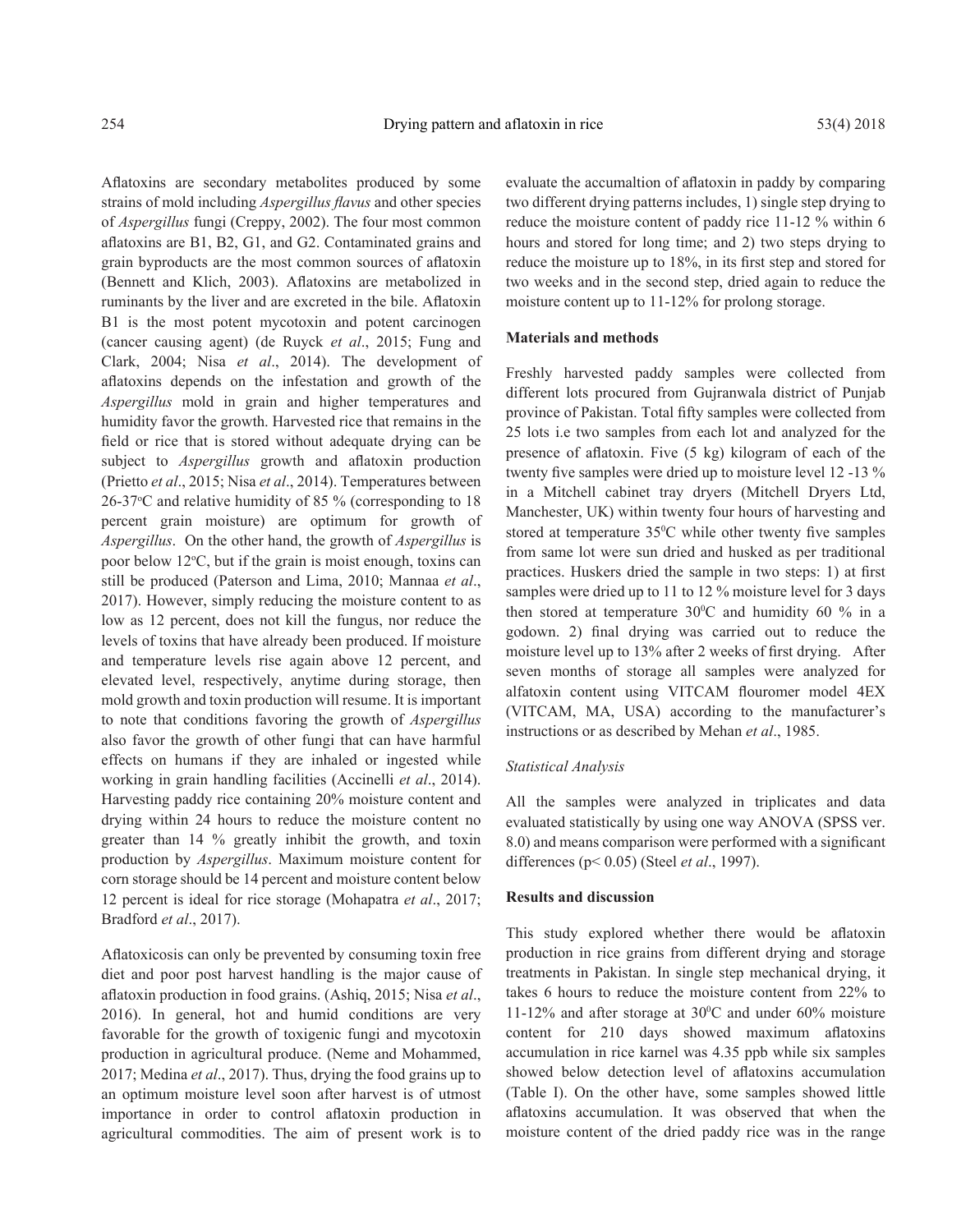| Sample         | Moisture % | Temperature   | Storage | <b>Total Aflatoxin</b> |
|----------------|------------|---------------|---------|------------------------|
| No.            |            | $^{\circ}$ C/ | time in | (B1,B2,G1,G2)          |
|                |            | Humidity%     | days    | (ppb)                  |
| $\,1$          | 11.4       | 32/60         | 210     | 1.9                    |
| $\overline{2}$ | 11.5       | 32/60         | 210     | 1.4                    |
| $\mathfrak{Z}$ | 12.2       | 32/60         | 210     | 0.64                   |
| $\overline{4}$ | 12         | 32/60         | 210     | 1.8                    |
| 5              | 11.8       | 32/60         | 210     | 0.61                   |
| 6              | 11.5       | 32/60         | 210     | ND                     |
| $\overline{7}$ | 12.0       | 32/60         | 210     | ND                     |
| 8              | 12.2       | 32/60         | 210     | ND                     |
| 9              | 11.8       | 32/60         | 210     | 2.9                    |
| 10             | 11.5       | 32/60         | 210     | 4.35                   |
| 11             | 11.0       | 32/60         | 210     | 1.2                    |
| 12             | 11.5       | 32/60         | 210     | 0.90                   |
| 13             | $11.0$     | 32/60         | 210     | $\rm ND$               |
| 14             | 11.5       | 32/60         | 210     | ND                     |
| 15             | 12.4       | 32/60         | 210     | 1.1                    |
| 16             | 12.0       | 32/60         | 210     | $2.8\,$                |
| 17             | 12.1       | 32/60         | 210     | 0.52                   |
| 18             | 11.5       | 32/60         | 210     | 0.53                   |
| 19             | 11.2       | 32/60         | 210     | 2.4                    |
| 20             | 11.6       | 32/60         | 210     | 1.3                    |
| 21             | 12.1       | 32/60         | 210     | ND                     |
| 22             | 12.0       | 32/60         | 210     | 0.73                   |
| 23             | 11.8       | 32/60         | 210     | $1.0\,$                |
| 24             | 11.6       | 32/60         | 210     | 1.7                    |
| 25             | 11.5       | 32/60         | 210     | 3.0                    |

**Table I. Aflatoxin accumulation in paddy rice samples during 210 days of storage using single step drying pattern**

ND = Not Detected, Detection limit = 0.5ppb

between 11.0-12.0%, six samples did not show any accumulation of aflatoxins. However, when moisture content was little above 12% then aflatoxins accumulation was observed almost all the samples. However this accumulation is below the recommended level. This finding suggested that drying below 12% moisture content provide better protection of consumers from aflatoxicosis. On the other hand in two step traditional drying methods, the moisture content of paddy rice was above 12% therefore aflatoxin accumulation was occurred in all the samples and maximum aflatoxins content was recorded as 27ppb in two step drying method (Table II). This study results showed that the single step

drying method was safe as there was no development of aflatoxins during 210 days of storage as compared to two step drying methods, because in single step drying, paddy rice are dried up to safe moisture contents which does not favour the fungal growth. Similar results were reported by George (1988) who illustrated that fungi require moisture to cause food spoilage by producing secondary metabolites within moisture limits of 13-13.2%. When the high moistured semi dried rice is filled in bags, heat is produced due to respiration. Hot and humid environment of paddy rice in filled bags provide favorable environment for the growth of aflatoxins. In another report, Carlos *et al*. (2000) reported that hot and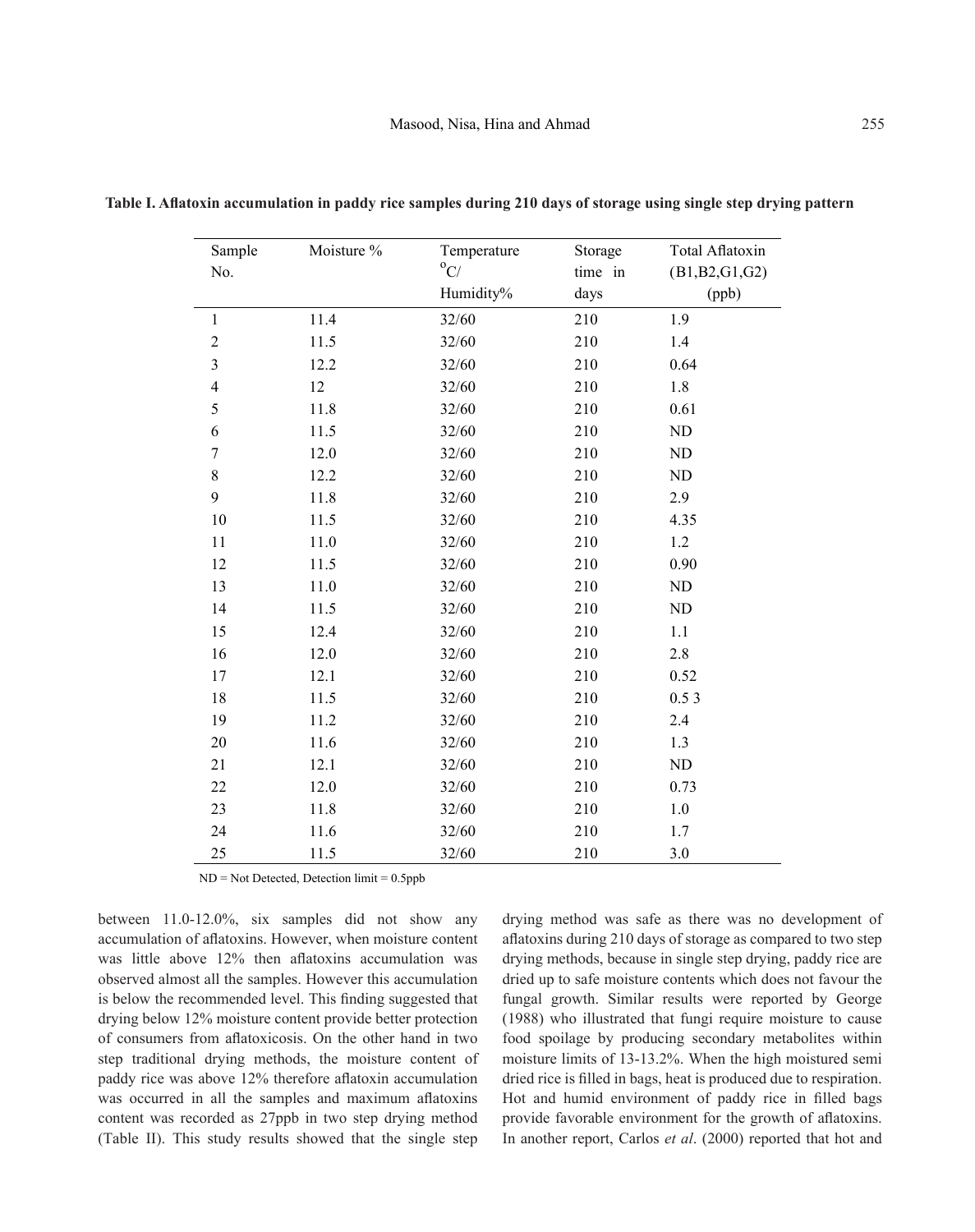| Sample         | Moisture %<br>Semidried Final dried |      | Temperature <sup>o</sup> C/ | Storage time | Total Aflatoxin<br>(B1,B2,G1,G2)<br>(ppb) |
|----------------|-------------------------------------|------|-----------------------------|--------------|-------------------------------------------|
| No.            |                                     |      | Humidity %                  | in days      |                                           |
| $\mathbf 1$    | 18                                  | 13   | 32/60                       | 210          | 16                                        |
| $\overline{2}$ | 18                                  | 13   | 32/60                       | 210          | 3.8                                       |
| $\mathfrak{Z}$ | 18                                  | 14   | 32/60                       | 210          | 3.9                                       |
| $\overline{4}$ | 18                                  | 13.5 | 32/60                       | 210          | 18                                        |
| 5              | 18.5                                | 14   | 32/60                       | 210          | 4.3                                       |
| 6              | 18.5                                | 13.5 | 32/60                       | 210          | 17.5                                      |
| $\tau$         | 18                                  | 14   | 32/60                       | 210          | 15                                        |
| 8              | 19                                  | 13.7 | 32/60                       | 210          | 27                                        |
| 9              | 18                                  | 13   | 32/60                       | 210          | 2.4                                       |
| 10             | 17                                  | 13   | 32/60                       | 210          | 13                                        |
| 11             | 17                                  | 12.0 | 32/60                       | 210          | 6                                         |
| 12             | 18                                  | 12.5 | 32/60                       | 210          | 12                                        |
| 13             | 17                                  | 14.0 | 32/60                       | 210          | 6.2                                       |
| 14             | 18                                  | 13.0 | 32/60                       | 210          | 6.2                                       |
| 15             | 17.6                                | 12.4 | 32/60                       | 210          | 4.3                                       |
| 16             | $18\,$                              | 13.0 | 32/60                       | 210          | 3.1                                       |
| 17             | 17.8                                | 12.5 | 32/60                       | 210          | 5.0                                       |
| 18             | 18.2                                | 13.0 | 32/60                       | 210          | 5.5                                       |
| 19             | 18.0                                | 13.5 | 32/60                       | 210          | 3.7                                       |
| 20             | 18.0                                | 14.0 | 32/60                       | 210          | 15.2                                      |
| 21             | 18.0                                | 13.5 | 32/60                       | 210          | 6.2                                       |
| 22             | 17.7                                | 13.0 | 32/60                       | 210          | 15                                        |
| 23             | 18.2                                | 13.0 | 32/60                       | 210          | 3.0                                       |
| 24             | 17.5                                | 12.6 | 32/60                       | 210          | 10                                        |
| 25             | 18.0                                | 13.0 | 32/60                       | 210          | 4.5                                       |

**Table II. Aflatoxin accumulation in paddy rice samples during 210 days of storage using two step drying pattern**

humid environment during prolongs storage favours aflatoxin contamination. The results of this study will contribute in formulation of local standards and legislative measures of permissible limit of aflatoxin in food grains in Pakistan. Single step drying technology should be introduced to the farmers and government initiative and financial assistance to install mechanical dryer in rice producing area could be done to produce safe rice for the people.

However, further studies relating to aflatoxins on rice storage could examine the effects of other common practices of farmers such as keeping wet grains over different periods, piling bundles of cut crop for different periods, seasonal variations, and low cost technology in drying could improve the safety of the crops for human consumption.

## **Conclusion**

Aflatoxins are highly hazardous for livestock, poultry, and people and seriously impair human health and productivity. Drying method significantly affect the occurrence of aflatoxins in food commodities during storage. Cereal grains must be dried up to safe moisture level  $\leq 14$  % in single step drying after harvest and avoid short term or long term storage after semidrying the food commodities.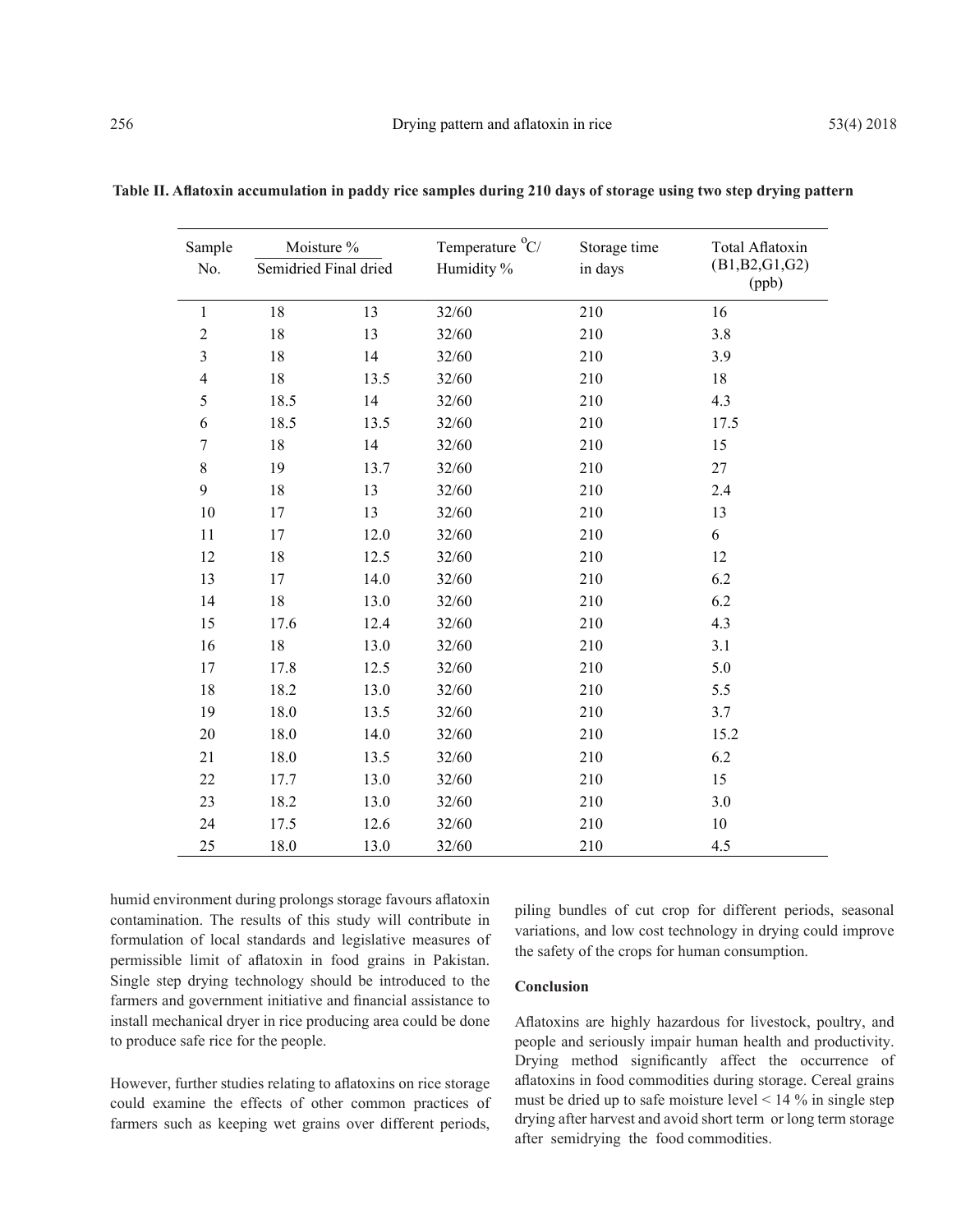## **References**

- Ashiq S (2015), Natural Occurrence of Mycotoxins in Food and Feed: Pakistan Perspective, *Compr. Rev. Food Sci. Food Saf*. **149**(2): 159–175. DOI: .org/ 10. 1111/1541-4337.12122
- Accinelli C, Abbas HK, Vicari A and Shier WT (2014), Aflatoxin contamination of corn under different agro-environmental conditions and biocontrol applications, *Crop Prot*. **63**: 9-14.
- Bradford KJ, Dahal P, Asbrouck JV, Kunusoth K, Bello P, Thompson J and Wu F (2017), The dry chain: Reducing postharvest losses and improving food safety in humid climates, *Trends in Food Sci. Tech*. **71**: 84-93. DOI: org/10.1016/j.tifs.2017.11.002
- Bennett JW and Klich M (2003), Mycotoxins, *Clin Microbiol Rev.* **16**(3): 497–516.
- Creppy EE (2002), Update of survey, regulation and toxic effects of mycotoxins in Europe, *Toxicol Lett*. **127**: 19-28.
- Castano SM, Medina A and Magan N (2017), Comparison of dry matter losses and aflatoxin  $B_1$ contamination of paddy and brown rice stored naturally or after inoculation with *Aspergillus flavus* at different environmental conditions, *J. Stored Prod. Res*. **73**: 47-53. DOI: org/10.1016/j.jspr.2017.06.004
- Carlos AP, Reinaldo BO, Paulo D and Benedito C (2000), Mycoflora and aflatoxigenic species in derivatives of milled rice, *Ciˆenc. Tecnol. Aliment.* **20**(1): 37–49.
- de Ruyck K, De Boevre M, Huybrechts I and De Saeger S (2015), Dietary mycotoxins, co-exposure, and carcinogenesis in humans: Short review, *Mutat Res Rev Mutat Res*. **766**: 32-41. DOI: org/10.1016/j.mrrev.2015.07.003
- Fung F and Clark RF (2004), Health effects of mycotoxins: A toxicological overview, *J. Toxicol. Clin Toxicol*. **42**: 217-234. DIO: org/10.1081/CLT-120030947
- Genkawa T, Uchino T, Inoue A, Tanaka F and Hamanaka D (2008), Development of a low-moisture-content storage system for brown rice: storability at decreased moisture contents, *Biosyst. Eng*. **99**(4): 515–522. DOI: 10.1016/j.biosystemseng.2007.12.011
- Georage NA (1988), Plant Pathology, 11<sup>th</sup> Ed., Academic Press, New York, USA.
- Khan MA (2010), Post Harvest Losses of Rice, Trade Development Authority of Pakistan, Karachi, Pakistan.
- Khan AS and Salim M (2005), Rice harvesting and threshing, *Pak J. Food Sci.* 15(1–2): 45–52**.**
- Kumar D and Kalita P (2017), Reducing Postharvest Losses during Storage of Grain Crops to Strengthen Food Security in Developing Countries, *Foods* **6**(1): 8. DOI: 10.3390/foods6010008
- Medina A, Akbar A, Baazeem A, Rodriguez A and Magan N (2017), Climate change, food security and mycotoxins: Do we know enough?, *Fungal Biol. Rev*. **31**(3): 143-154. DOI: org/10.1016/j.fbr.2017.04.002
- Mehan VK, Bhavanishankar TN and Bedi JS (1985), Comparison of Different Methods for Extraction and Estimation of Aflatoxin B1 in Groundnut, *J. Food Sci. Tech*. **22**: 123-125.
- Mannaa M, Oh JY and Kim KD (2017), Microbe-mediated control of *Aspergillus flavus* in stored rice grains with a focus on aflatoxin inhibition and biodegradation, *Ann Appl Biol*. **171**(3): 376-392.
- Mohapatra D, Kumar S, Kotwaliwale N and Singh KK (2017), Critical factors responsible for fungi growth in stored food grains and non-chemical approaches for their control, *Ind. Crops Prod*. **108**: 162-182.
- Medina A, Gilbert MK, Mack BM, Brian GRO, Rodriguez A, Bhatnagar D, Payne G and Magan N (2017), Interactions between water activity and temperature on the *Aspergillus flavus* transcriptome and aflatoxin B. production, *Int. J. Food Microbiol*. **256**: 36-44. DOI: org/10.1016/j.ijfoodmicro.2017.05.020
- Nisa A, Zahra N and Butt YN (2016), Comparative study of aflatoxins in brown rice samples of local and import quality, *Int. Food Res. J*. **23**(1): 243-247.
- Neme K and Mohammed A (2017), Mycotoxin occurrence in grains and the role of postharvest management as a mitigation strategies. A review, *Food Cont*. **78**: 412-425.
- Nisa A, Zahra N, Butt YN and Hina S (2014), Aflatoxins; A Potential Threat to Human Health, *Pak J. Food Sci.* **24**(4): 256-271.